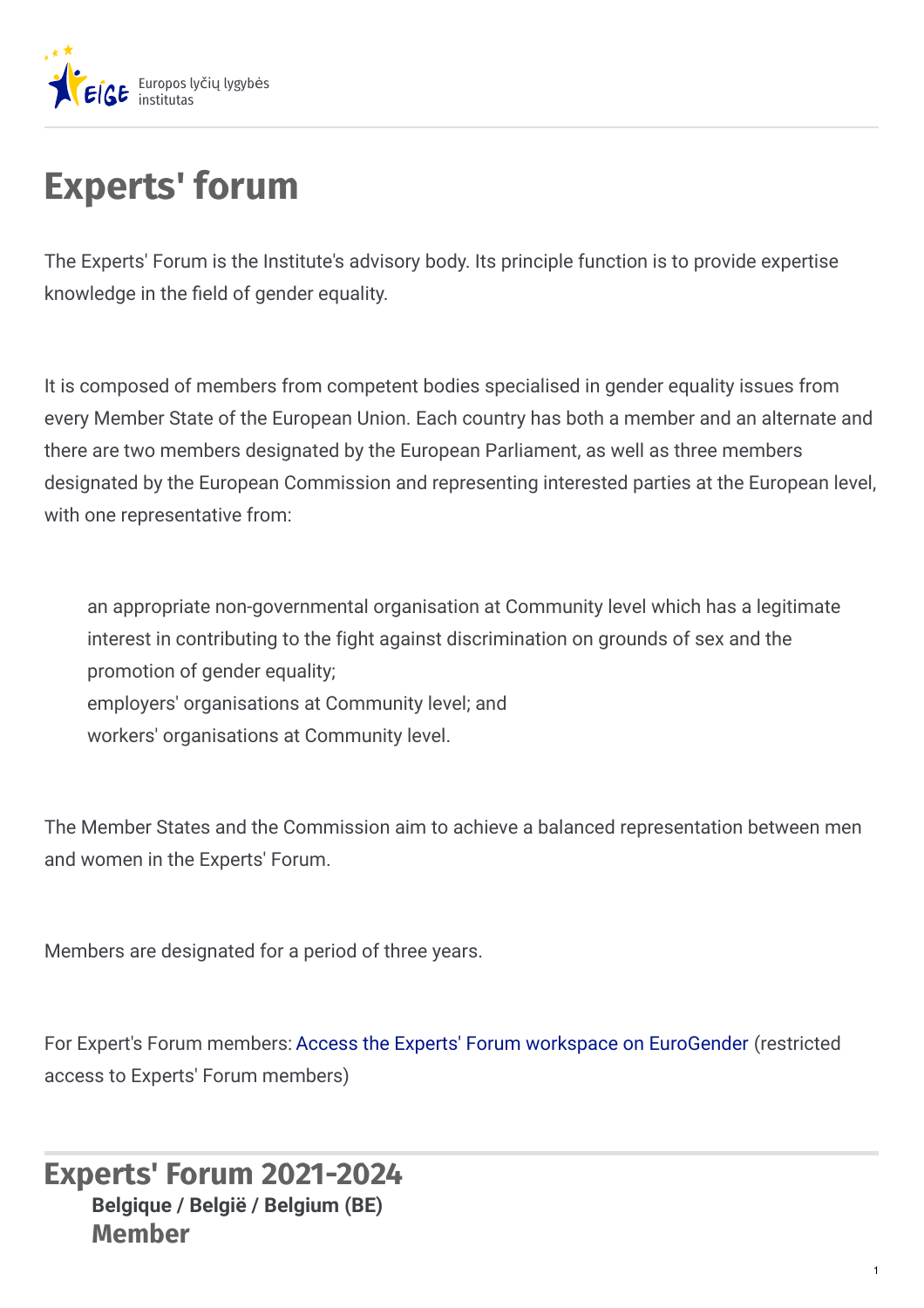**Ms Carine Joly** Attaché

Institute for the Equality of Women and Men

**Alternate Ms Marijke Weewauters**

**Member Mr Teodor Tsanev** Senior Expert **България / Bulgaria (BG)**

Department for Equal Opportunities, Anti-Discrimination and Social Assistance Benefits

Ministry of Labour and Social Policy

**Alternate Ms Ani Evgenieva-Georgieva** State expert

Labour Law and Labour Conditions Department,

Ministry of Labour and Social Policy **Member Pending appointment Česká republika / The Czech Republic (CZ)**

**Alternate Pending appointment**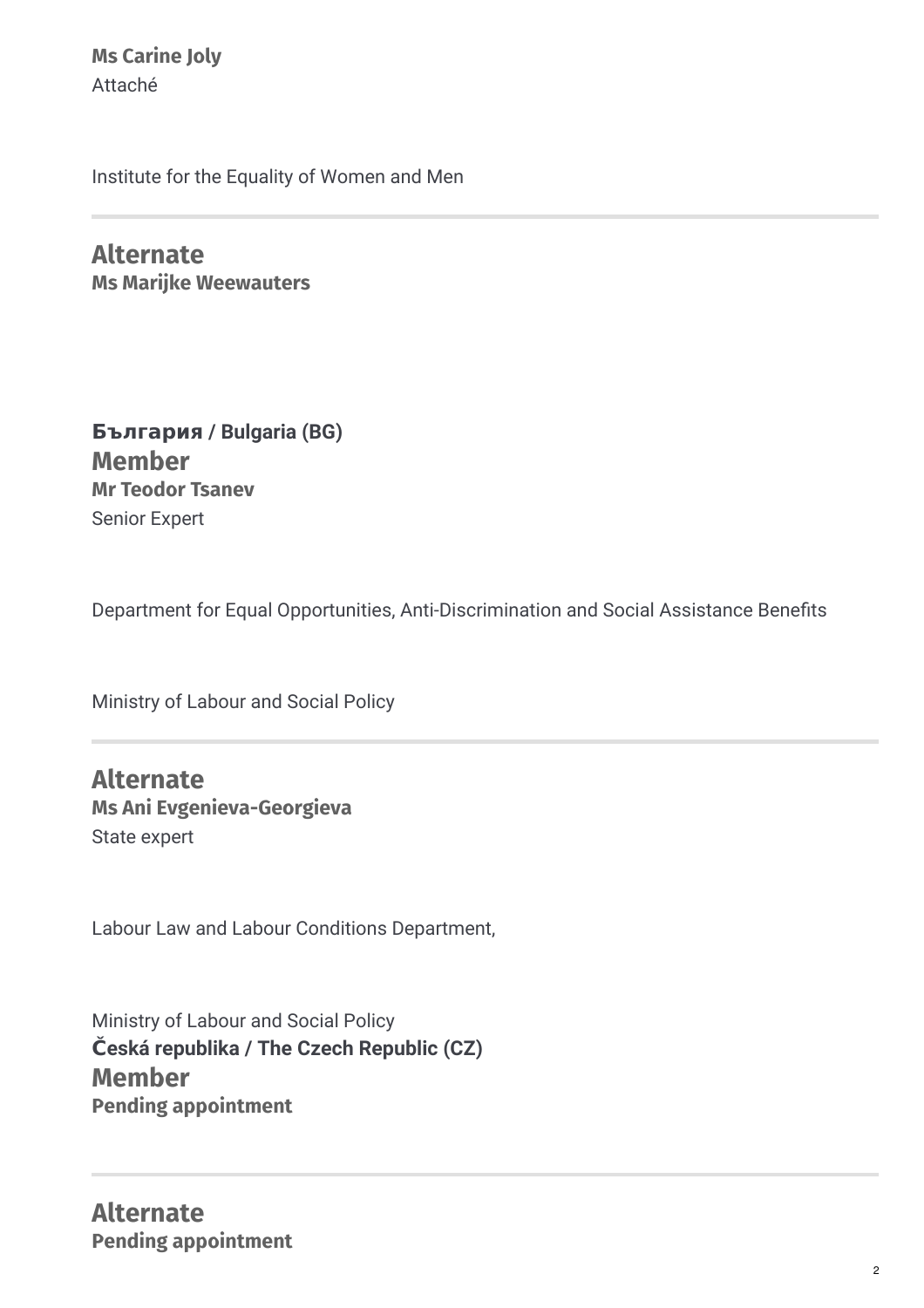**Member Ms Emma Holten** Activist, public speaker, moderator og writer **Danmark / Denmark (DK)**

**Alternate Mr Bo Wagner Sørensen** Researcher in gender-based violence **Member Ms Waltraud Dahs** Head of Division **Deutschland / Germany (DE)**

Division for European and International Gender Equality Policy

Federal Ministry for Family Affairs, Senior Citizens, Women and Youth

**Alternate Mr Thomas Fischer** Head of Unit

Gender equality on the Labout Market

Federal Ministry for Family Affairs, Senior Citizens, Women and Youth **Member Ms Age Viira** Analyst **Eesti / Estonia (EE)**

Ministry of Social Affairs

**Alternate Ms Kadi Viik**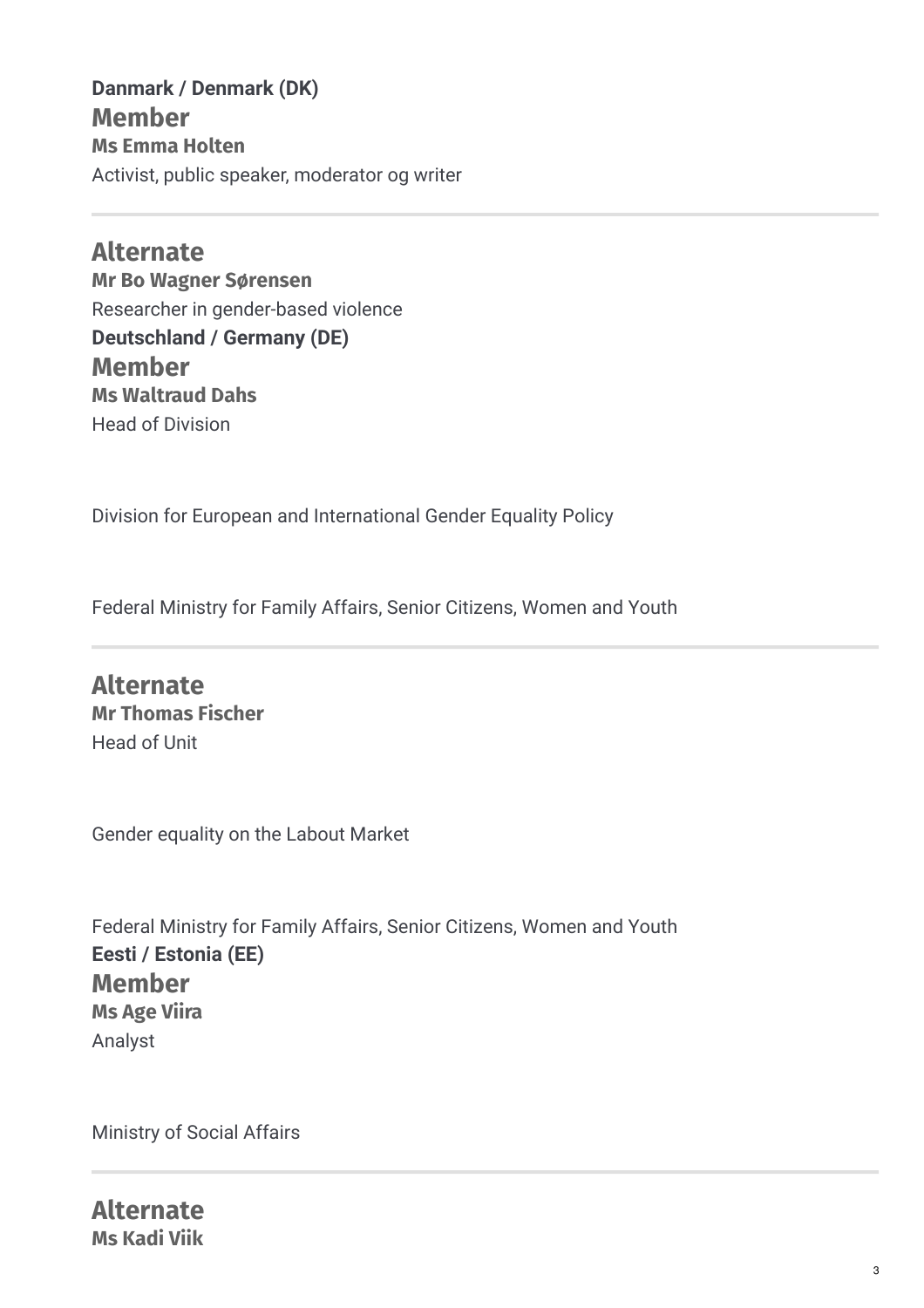Gender equality expert

Founders of Feministeerium **Member Pending appointment Éire / Ireland (IE)**

**Alternate Pending appointment**

**Member Ms Christina Agoritsa** Policy Officer **Ελλάδα, Elláda / Greece (EL)**

Independent Department of European and International Cooperation of the GSDFPGE

**Alternate Mr Dimitrios Platis** Deputy Head

Department for Planning, Standardization and Development of Gender Equality Policies **Member Pending appointment Employers' Organisations**

**Alternate Pending appointment**

**Member Ms María Vázquez Sellán España / Spain (ES)**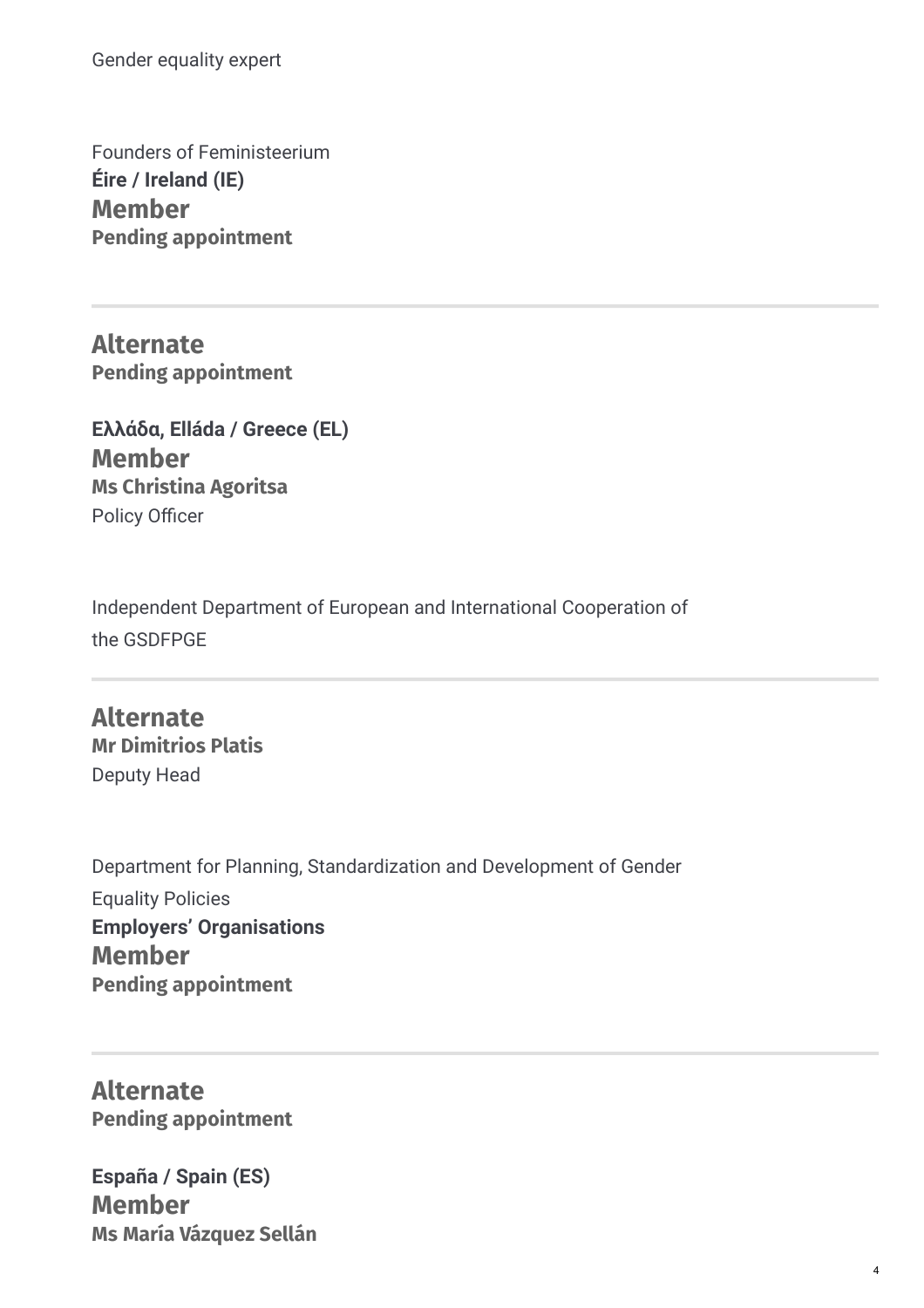Deputy Director of the Subdirectorate General of Studies and Cooperation

Spanish Institute for Women

#### **Alternate Mr José Luis Burgos Fresno** Technical Advisor in the support unit of the Director

Spanish Institute for Women **Members Ms Edit Bauer** Member of the European Parliament **European Parliament**

European Parliament **Mr Niall Crowley**

**Alternate Ms Barbara Helfferich**

**Ms Octavio Salazar**

**Member Pending appointment European Trade Union Confederation**

**Alternate Pending appointment**

**Member Pending appointment EU-level Non-Governmental Organisation**

**Alternate**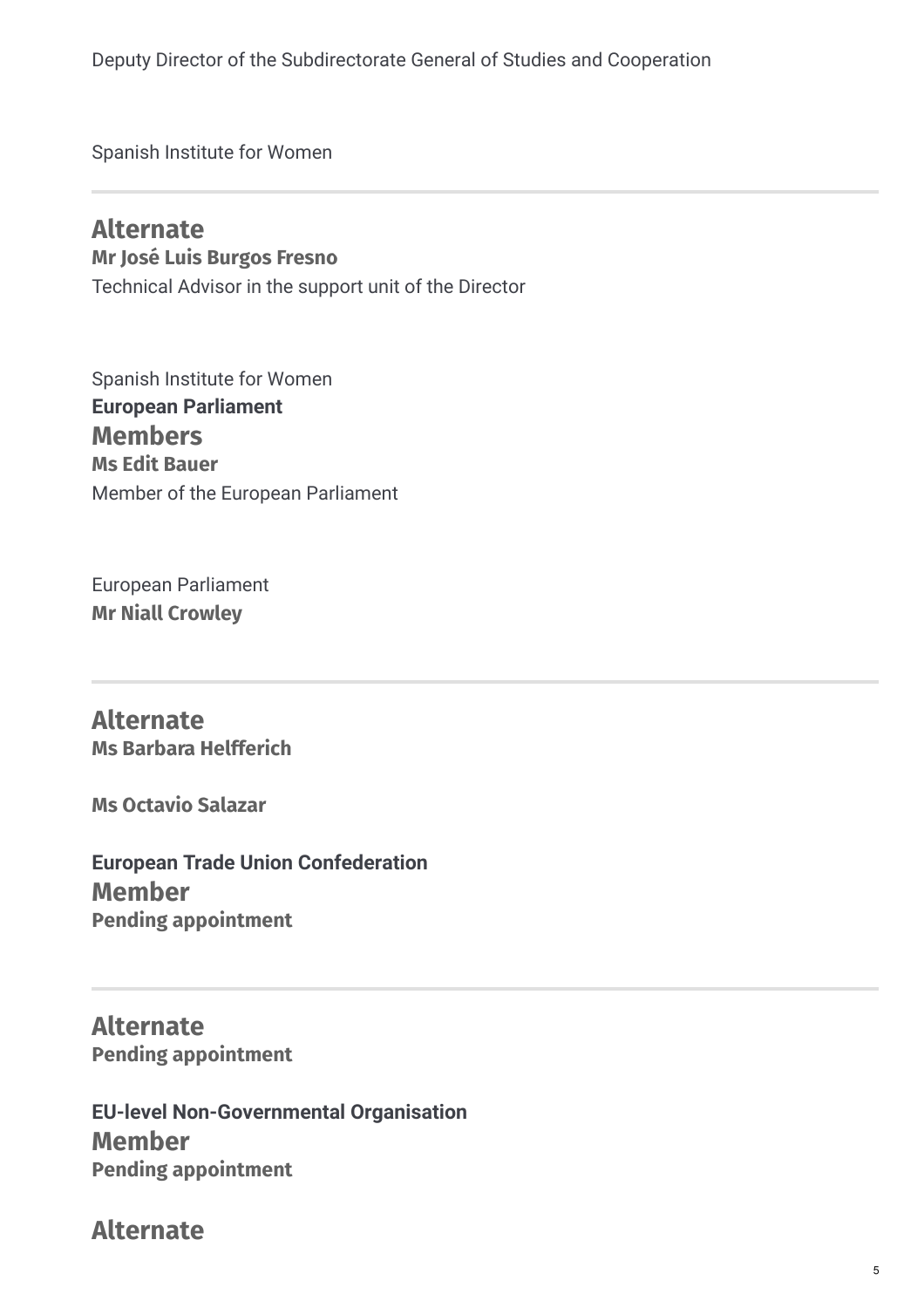#### **Pending appointment**

**Member Ms Stéfania Chiru** Ministère de l'égalité entre les femmes et les hommes, de la diversité et de l'égalité des chances **Alternate Mr Alexis Rinckenbach** Ministere charge de l'egalite entre les femmes et les hommes **Member Ms Ana Maskalan** Senior Research Associate Institute for Social Research in Zagreb **Alternate Ms Tamara Sterk France (FR) Hrvatska / The Republic of Croatia (HR)**

Assistant Director

Office for Gender Equality, Government of the Republic of Croatia **Member Ms Paola Profeta** Professor of public finance, Bocconi University **Italia / Italy (IT)**

Director, Axa Research Lab on gender equality

**Alternate Ms Francesca Ballacci** Official, Department for equal opportunities Presidency of the Council of Ministers **Member Ms Andri Savva** Officer **Κύπρος, Kýpros / Cyprus (CY)**

Office of the Commissioner for Gender Equality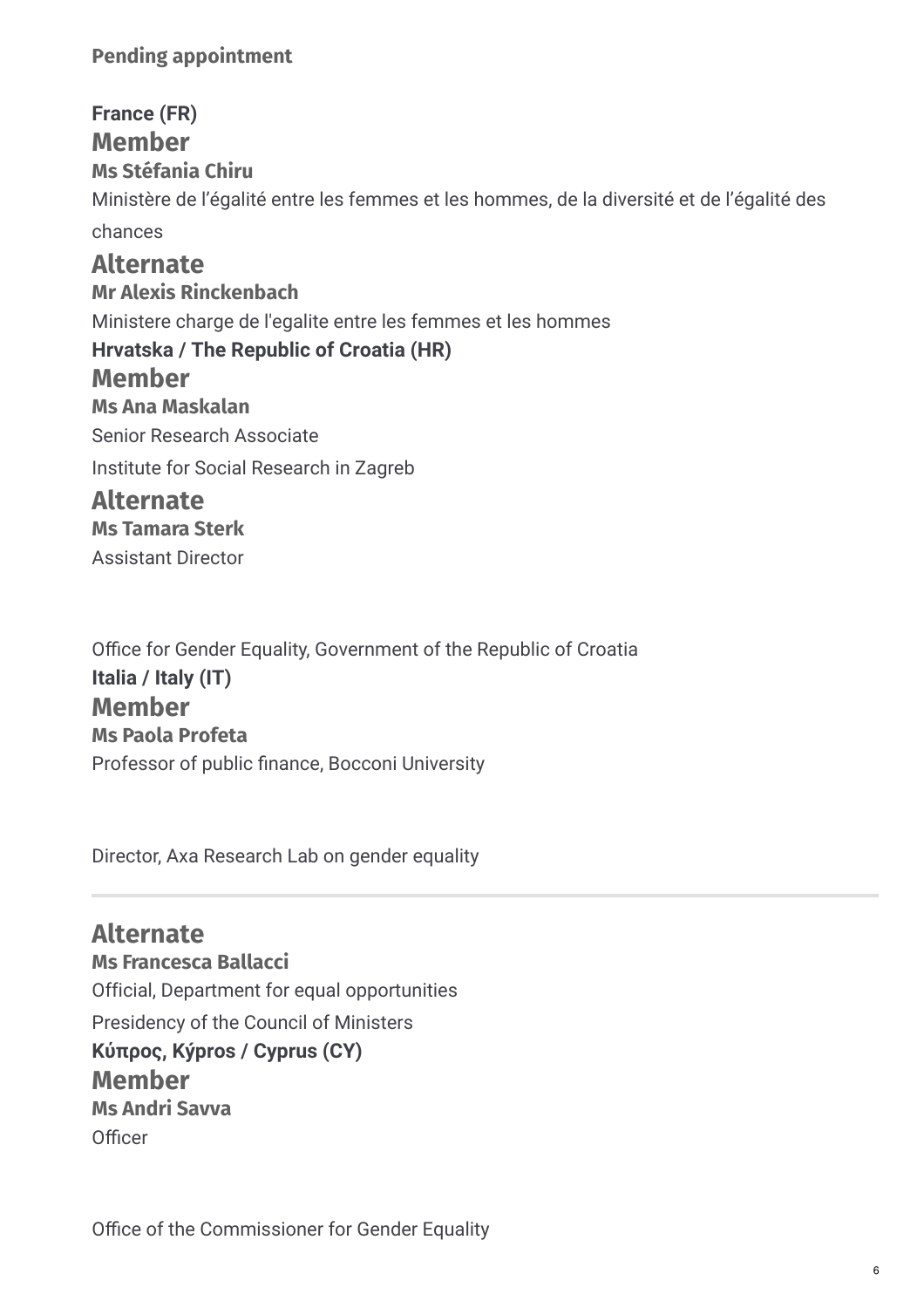## **Alternate Mr Andreas Misos** Labour Officer Department of Labour, Ministry of Labour, Welfare and Social Insurance **Member Ms Iluta Lace** Head of the Association **Latvija / Latvia (LV)**

MARTA Centre

**Alternate Ms Marita Zitmane** Dr.sc.comm., Associated Professor

University of Latvia **Member Ms Valda Karnickaitė** Equality Between Women and Men Unit **Lietuva / Lithuania (LT)**

Ministry of Social Security and Labour of the Republic of Lithuania

**Alternate Ms Goda Savickaitė** Equality Between Women and Men Unit

Ministry of Social Security and Labour of the Republic of Lithuania **Member Ms Skerdilajda Zanaj** Associate Professor **Luxembourg (LU)**

Gender Equality Officer of the University of Luxembourg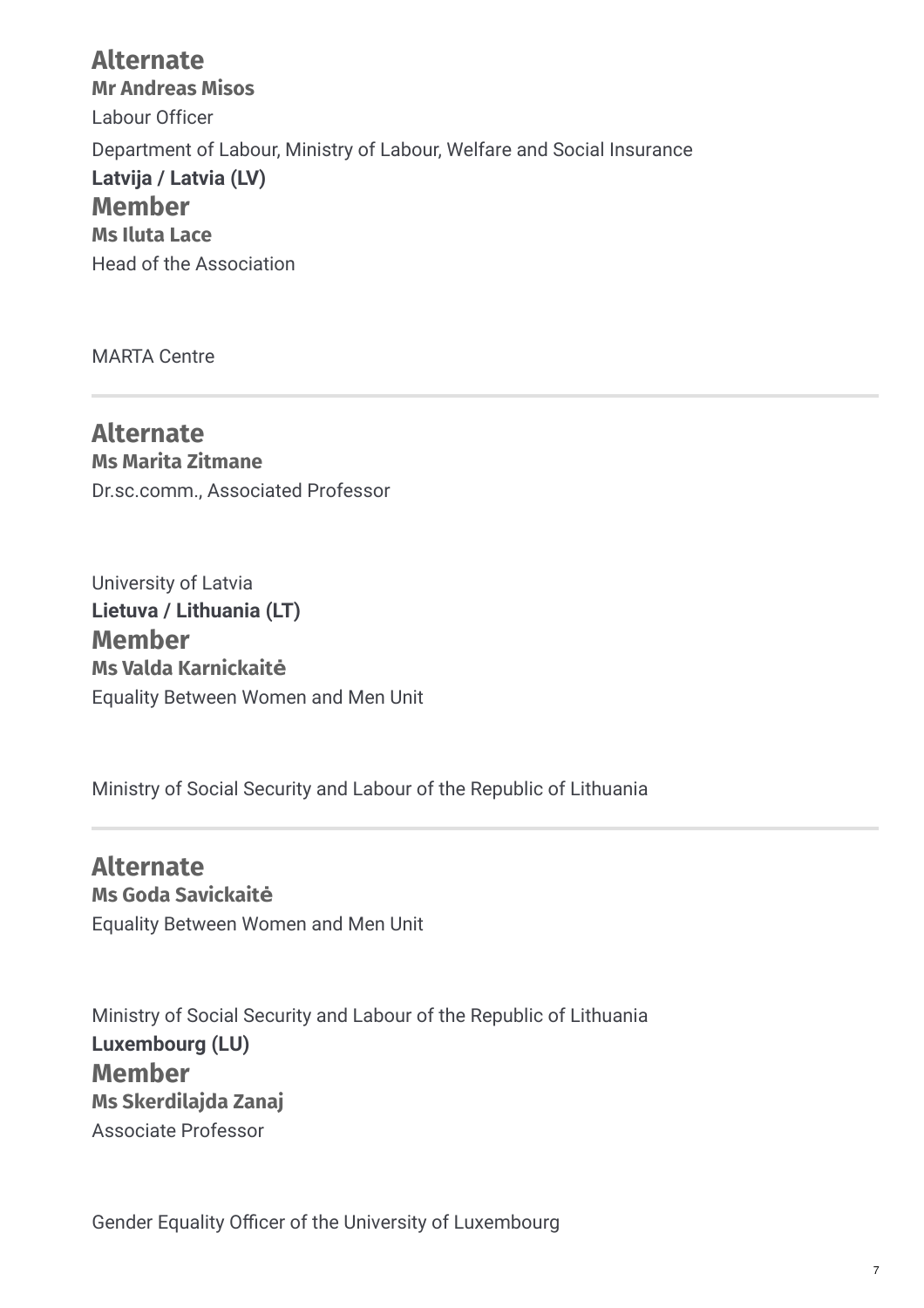**Alternate Pending appointment Member Ms Andrea SOÓS Magyarország / Hungary (HU)**

**Alternate Ms Dóra TONTÉ** Senior advisor

Prime Minister's Office Minister for Families Department of Adoption and Women's Policy **Member Ms Renee Laiviera** Commissioner **Malta (MT)**

National Commission For The Promotion of Equality

**Alternate Ms Maria Ellul** Manager II

Human Rights Directorate **Member Ms Anna Okello** Senior Policy Advisor **Nederland / The Netherlands (NL)**

Atria Institute on gender equality and women's history

**Alternate Mr Paula Elise Thijs** Senior researcher and policy advisor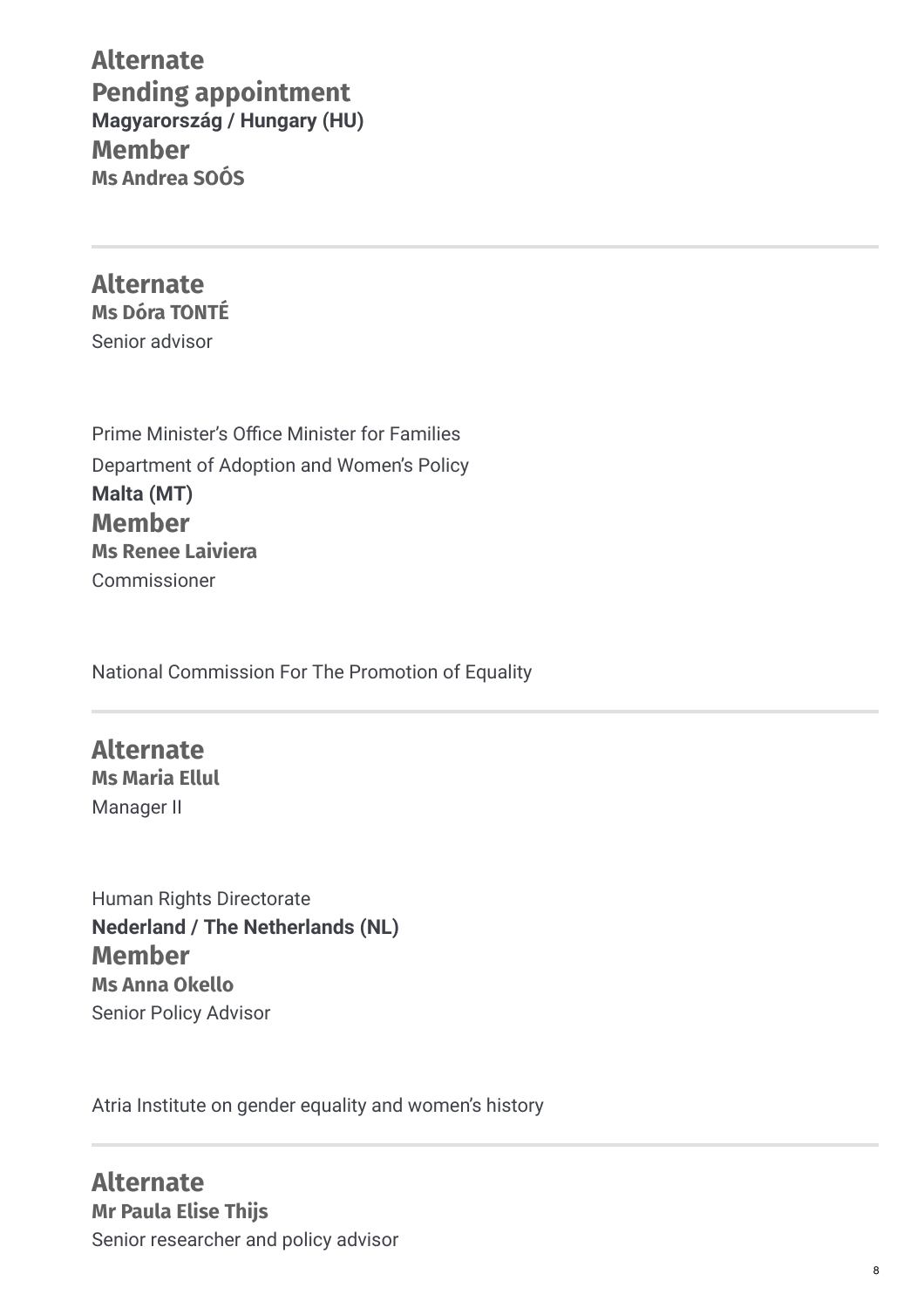Atria Institute on gender equality and women's history **Member Ms Vanessa Marent** Officer **Österreich / Austria (AT)**

Directorate General III – Women and Equality

Austrian Federal Chancellery

## **Alternate Ms Katja Link** Central Contact Point for Gender Mainstreaming, Equal Treatment, Human Rights and Integration (GGMI)

Federal Ministry of Agriculture, Regions and Tourism **Member Ms Ewa Mazur-Wierzbicka** Profesor **Polska / Poland (PL)**

University of Szczecin, Faculty of Economics and Management

Institute of Human Capital Management

**Alternate Pending appointment Member Pending appointment Portugal (PT)**

**Alternate Pending appointment**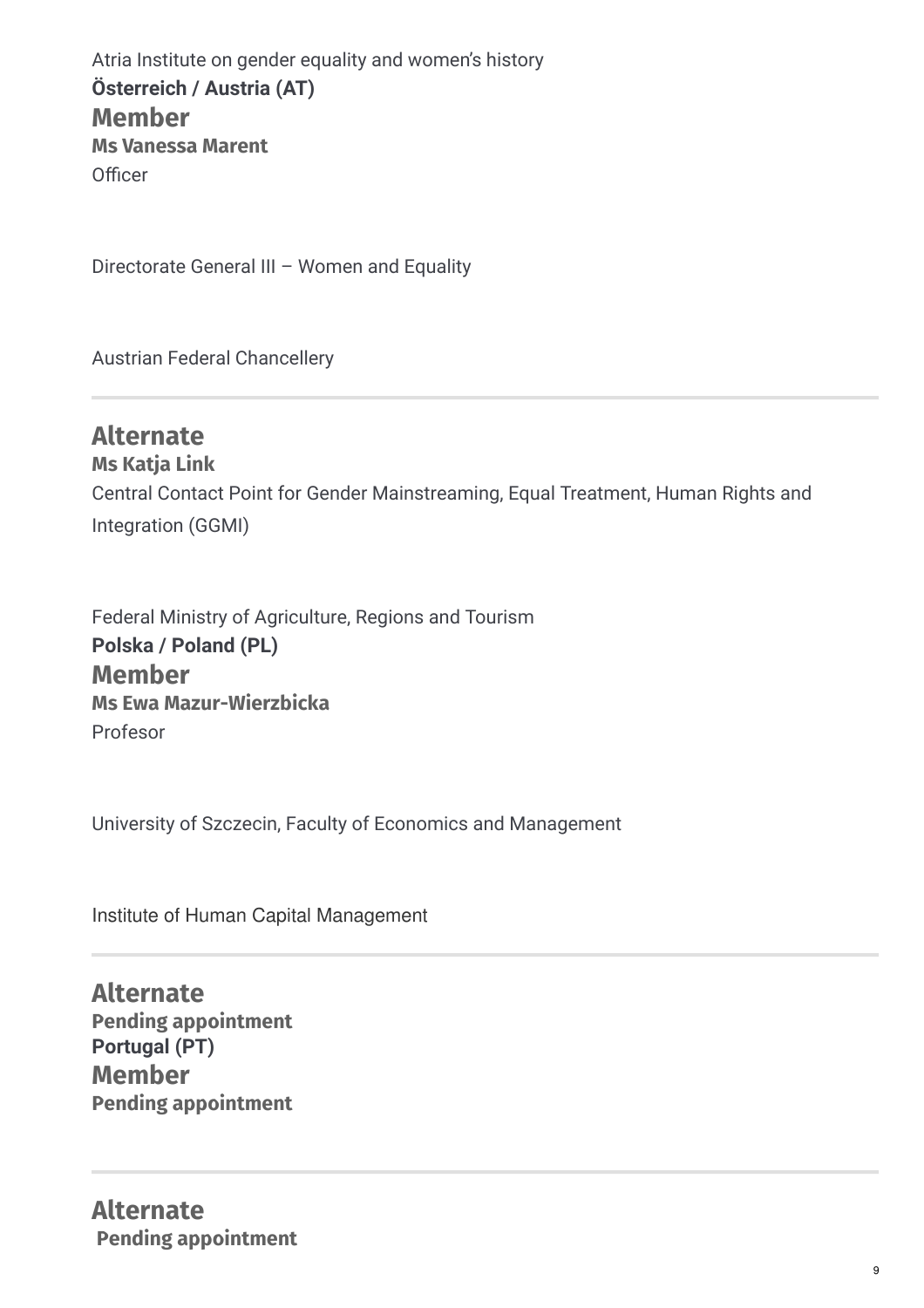**Member Ms Maria Ulican** Head of Service for Preventing and Combating Domestic Violence **România / Romania (RO)**

**Alternate Ms Carmen Niculescu** Senior adviser

Service for Strategies, Policies, Programs and Equal Opportunities Monitoring **Member Pending appointment Slovenija / Slovenia (SI)**

**Alternate Pending appointment**

**Member Mr Daniel Gerbery** Deputy Director and Senior Researcher **Slovensko / The Slovak Republic (SK)**

Institute for Family and Labour Research

**Alternate Ms Zuzana Turkovič** Expert gender equality and family policy

Institute for Labour and Family Research **Member Ms Reetta Siukola** Chief Specialist **Suomi / Finland (FI)**